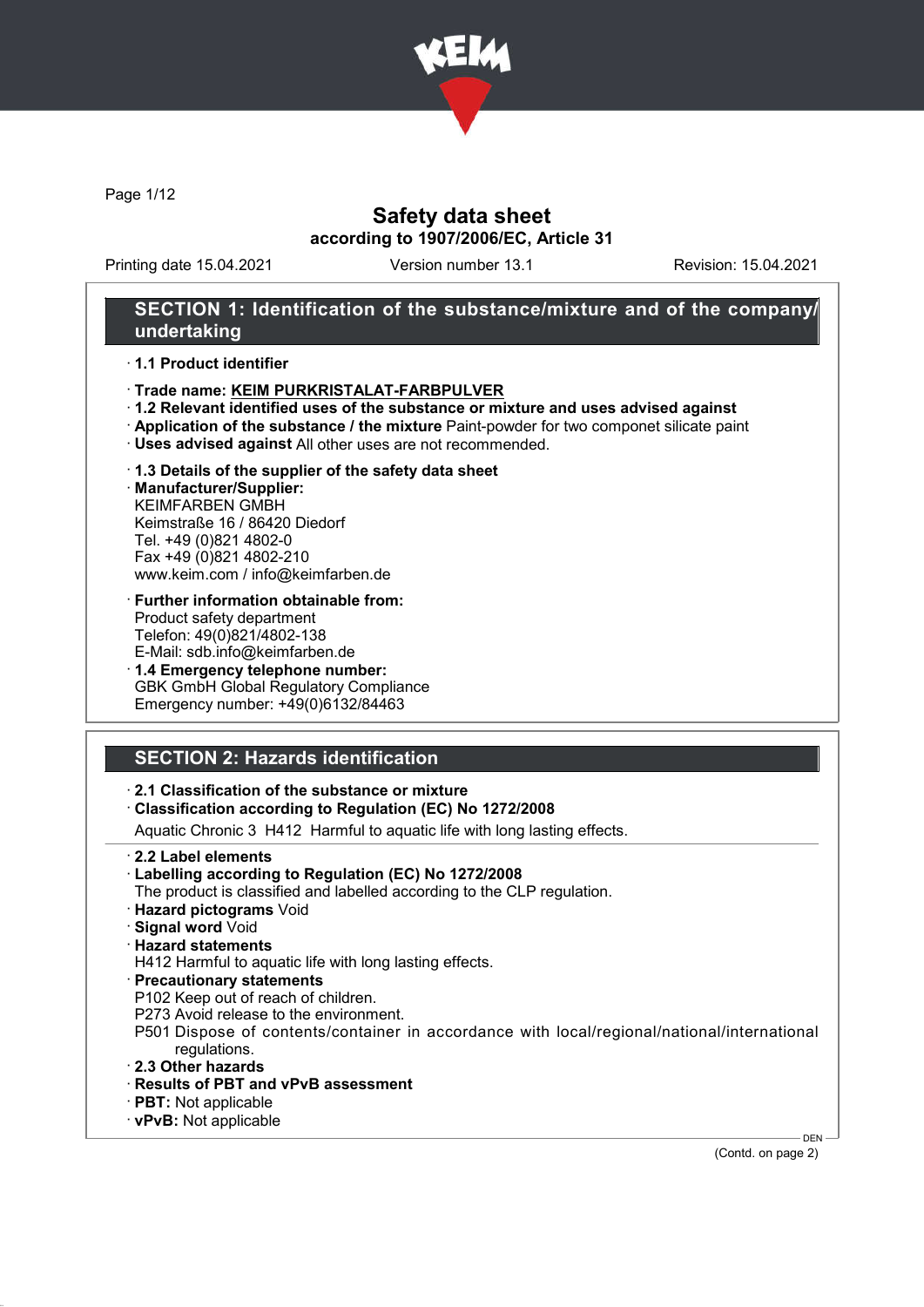

Page 2/12

# Safety data sheet according to 1907/2006/EC, Article 31

Printing date 15.04.2021 Version number 13.1 Revision: 15.04.2021

### Trade name: KEIM PURKRISTALAT-FARBPULVER

(Contd. of page 1)

## **SECTION 3: Composition/information on ingredients**

#### · 3.2 Mixtures

· Description: Paint powder based on silicatic and calcitic fillers as well as inorganic paint pigments · Dangerous components:

| Dangerous components.                                                                                   |                                                                                    |                 |
|---------------------------------------------------------------------------------------------------------|------------------------------------------------------------------------------------|-----------------|
| CAS: 7727-43-7<br>EINECS: 231-784-4<br>Reg.nr.: 01-2119491274-35                                        | barium sulphate, natural<br>substance with a Community workplace exposure<br>limit | ≥10-≤25%        |
| CAS: 1314-98-3<br>EINECS: 215-251-3<br>Reg.nr.: 01-2119475779-15-<br><b>XXXX</b>                        | zinc sulphide<br>substance with a Community workplace exposure<br>limit            | 10-25%          |
| CAS: 1314-13-2<br>EINECS: 215-222-5<br>Index number: 030-013-00-7<br>Reg.nr.: 01-2119463881-32-<br>0043 | zinc oxide<br>Aquatic Acute 1, H400; Aquatic Chronic 1, H410                       | $>0.25 - 2.5\%$ |
| Additional information: For the wording of the listed hazard phrases refer to section 16.               |                                                                                    |                 |

## SECTION 4: First aid measures

#### · 4.1 Description of first aid measures

#### · General information:

Seek medical treatment in case of complaints.

When seeing the doctor we suggest to present this safety data sheet.

- · After inhalation: Supply fresh air; consult doctor in case of complaints.
- · After skin contact:

Wash off immediately with water and soap and rinse well afterwards.

If skin irritation continues, consult a doctor.

· After eye contact:

Rinse opened eye for several minutes under running water. Then consult a doctor. · After swallowing:

Rinse mouth and throat well with water.

Do not induce vomiting; call for medical help immediately.

- · 4.2 Most important symptoms and effects, both acute and delayed
- No further relevant information available.
- · 4.3 Indication of any immediate medical attention and special treatment needed No further relevant information available.

# SECTION 5: Firefighting measures

- · 5.1 Extinguishing media
- · Suitable extinguishing agents:

Product itself does not burn. Co-ordinate fire-fighting measures to the fire surroundings.

(Contd. on page 3)

DEN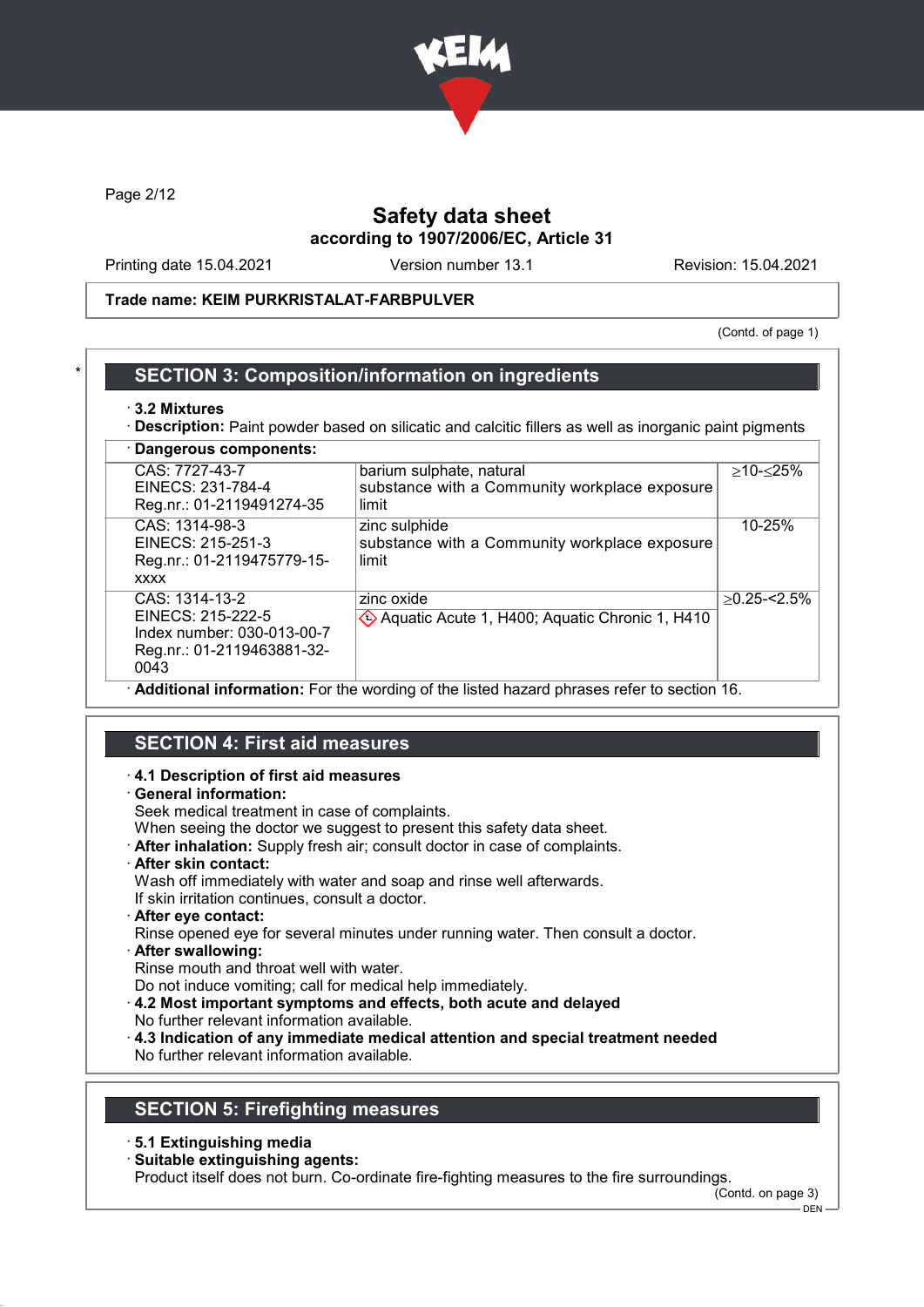

Page 3/12

# Safety data sheet according to 1907/2006/EC, Article 31

Printing date 15.04.2021 Version number 13.1 Revision: 15.04.2021

### Trade name: KEIM PURKRISTALAT-FARBPULVER

(Contd. of page 2)

- · 5.2 Special hazards arising from the substance or mixture No further relevant information available.
- · 5.3 Advice for firefighters
- · Specila protective equipment: Wear self-contained respiratory protective device.
- · Additional information

In case of fire do not breathe smoke, fumes and vapours.

Dispose of fire debris and contaminated fire fighting water in accordance with official regulations.

## SECTION 6: Accidental release measures

· 6.1 Personal precautions, protective equipment and emergency procedures Ensure adequate ventilation Avoid formation of dust. Avoid contact with skin and eyes. Do not inhale dust. Use respiratory protective device against the effects of fumes/dust/aerosol. Respect the protection rules (see section 7 a. 8). · 6.2 Environmental precautions: Do not allow product to reach soil, sewage system or any water course. Follow local governmental rules and regulations. · 6.3 Methods and material for containment and cleaning up: Pick up mechanically. Avoid formation of dust. Dispose of the material collected according to regulations. Clear contaminated areas thoroughly. 6.4 Reference to other sections See Section 7 for information on safe handling. See Section 8 for information on personal protection equipment. See Section 13 for disposal information.

# SECTION 7: Handling and storage

· 7.1 Precautions for safe handling Keep receptacles tightly sealed. Prevent formation of dust. Do not inhale dust. Avoid contact with skin and eyes. See item 8 (8.2) for information about suitable protective equipment and technical precautions. Respect the protection rules. Information about fire - and explosion protection: The product is not flammable. No special measures required. · 7.2 Conditions for safe storage, including any incompatibilities · Storage: Requirements to be met by storerooms and receptacles:

Store only in the original receptacle.

(Contd. on page 4)

 $-$  DEN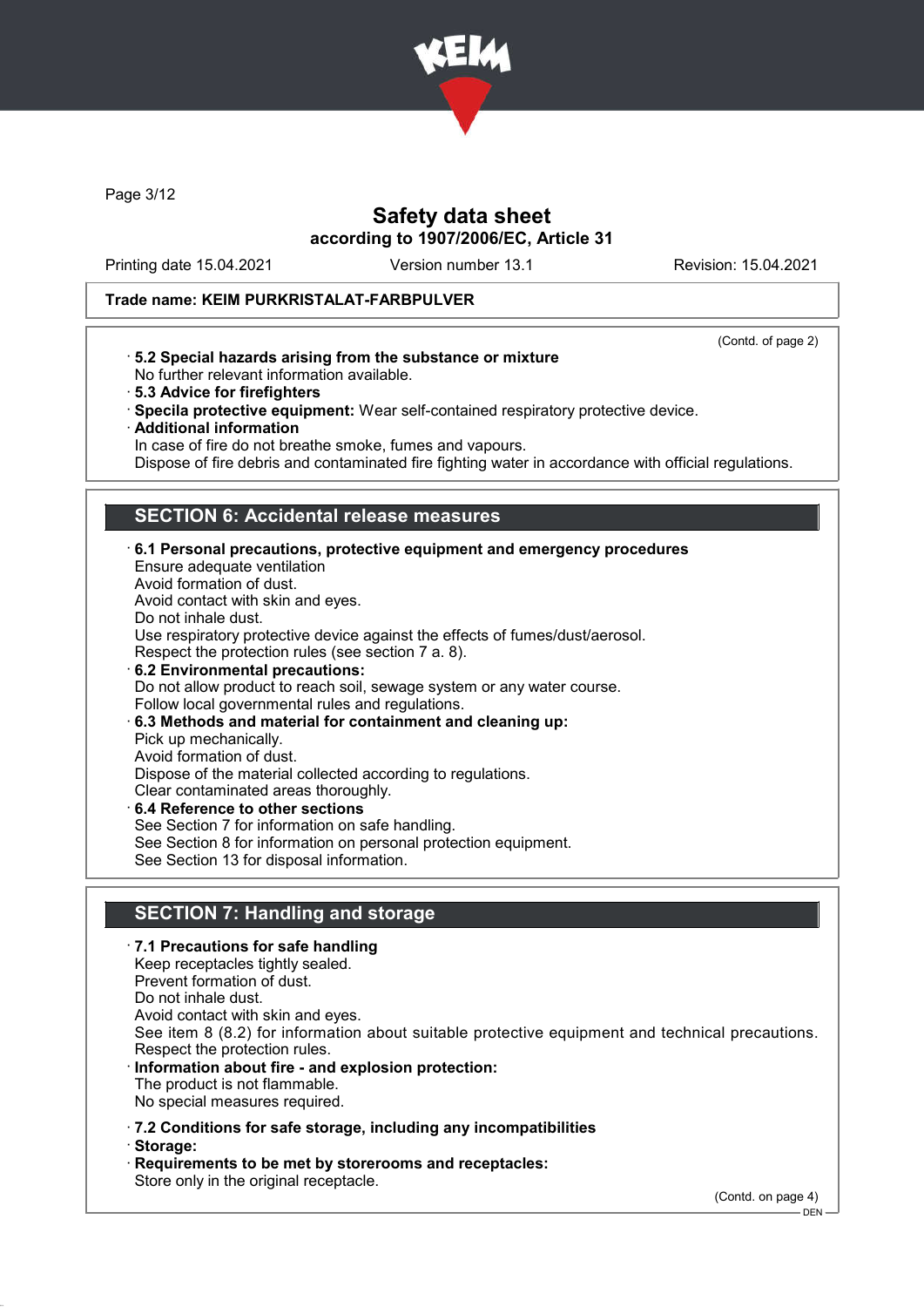

Page 4/12

# Safety data sheet according to 1907/2006/EC, Article 31

Printing date 15.04.2021 Version number 13.1 Revision: 15.04.2021

(Contd. of page 3)

#### Trade name: KEIM PURKRISTALAT-FARBPULVER

Suitable material for receptacles: Paper Polyethylene · Information about storage in one common storage facility: Not required. · Further information about storage conditions: Avoid dust formations and deposits. Protect from humidity and water.

Store in cool, dry conditions in well sealed receptacles. Protect from frost.

Protect from heat and direct sunlight.

· Storage class: 13

· 7.3 Specific end use(s) No further relevant information available.

## SECTION 8: Exposure controls/personal protection

#### · 8.1 Control parameters

· Ingredients with limit values that require monitoring at the workplace: General Threshold Limit Value for Dust: total dust (inhalable fraction) MAK 4 mg/m<sup>3</sup>

7727-43-7 barium sulphate, natural

| AGW (Germany) Long-term value: 1.25* 10** mg/m <sup>3</sup> |
|-------------------------------------------------------------|
| 2(II);*alveolengängig**einatembar; AGS, DFG                 |

# 1314-98-3 zinc sulphide

| MAK (Germany) $\lfloor$ Long-term value: 0.1A* 2E** mg/m <sup>3</sup> |
|-----------------------------------------------------------------------|
| *alveolengängig; **einatembar                                         |

## 1314-13-2 zinc oxide

MAK (Germany) Long-term value: 1A mg/m<sup>3</sup> Rauch

· DNELs

|              | 7727-43-7 barium sulphate, natural                               |                                                                          |  |  |
|--------------|------------------------------------------------------------------|--------------------------------------------------------------------------|--|--|
| Oral         |                                                                  | Long-term - systemic effects   13,000 mg/kg bw/day (consumer)            |  |  |
| Inhalative   | Long-term - systemic effects $10 \text{ mg/m}^3$ (worker)        |                                                                          |  |  |
|              | Long-term - systemic effects $ 10 \text{ mg/m}^3$ (consumer)     |                                                                          |  |  |
|              | Long-term - local effects                                        | 10 mg/m $3$ (worker)                                                     |  |  |
|              | 1314-13-2 zinc oxide                                             |                                                                          |  |  |
| Oral         |                                                                  | Long-term - systemic effects 0.83 mg/kg bw/day (consumer) (50 mg Zn/day) |  |  |
| Dermal       | Long-term - systemic effects $ 83 \text{ mg/kg}$ bw/day (worker) |                                                                          |  |  |
|              |                                                                  | Long-term - systemic effects 83 mg/kg bw/day (consumer) (5000 mg Zn/day) |  |  |
| Inhalative I | Long-term - systemic effects $5 \text{ mg/m}^3$ (worker)         |                                                                          |  |  |
|              | Long-term - systemic effects $2.5 \text{ mg/m}^3$ (consumer)     |                                                                          |  |  |
|              | Long-term - local effects                                        | $0.5 \,\mathrm{mg/m^3}$ (worker)                                         |  |  |
|              |                                                                  | (Contd. on page 5)                                                       |  |  |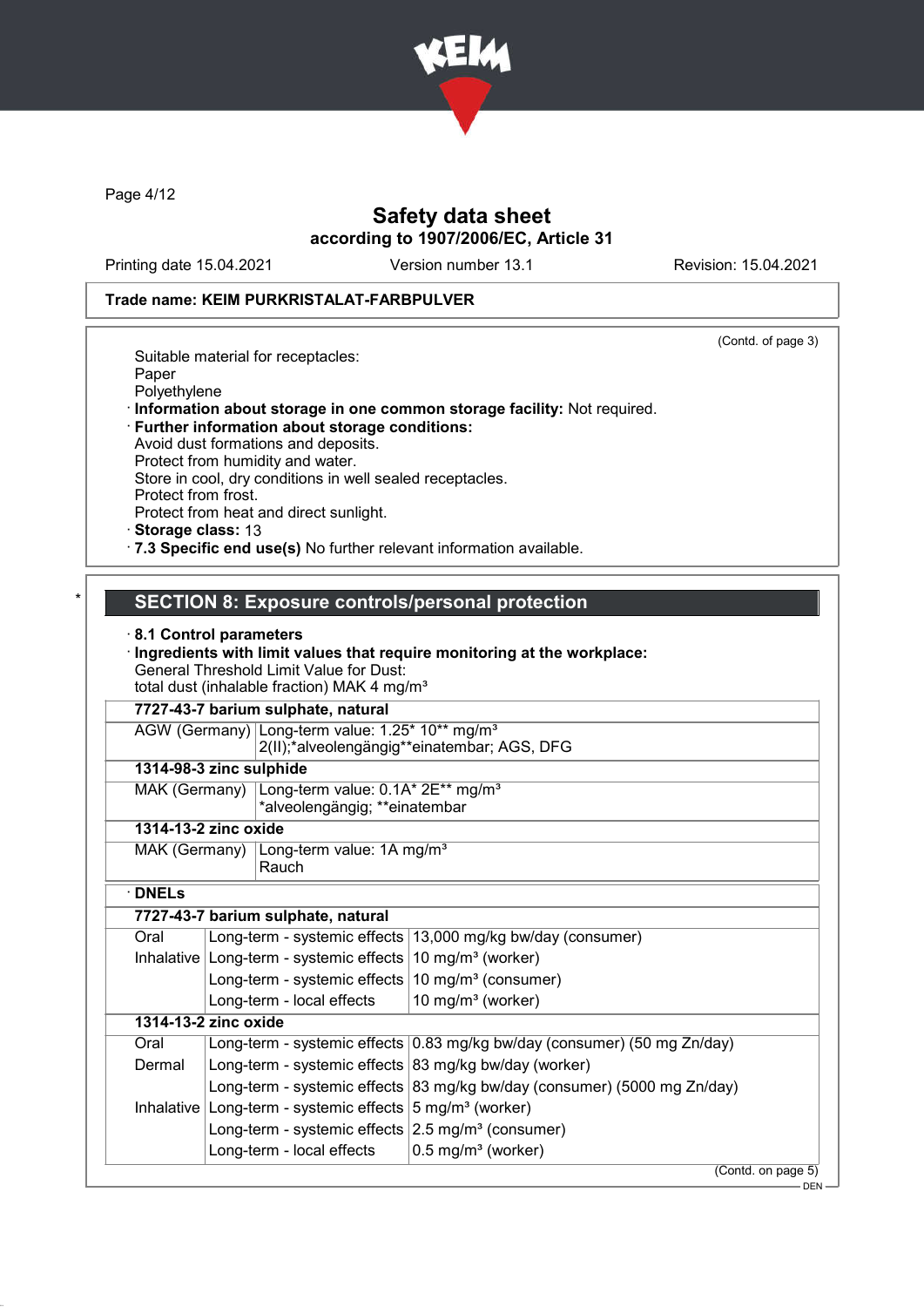

Page 5/12

# Safety data sheet according to 1907/2006/EC, Article 31

Printing date 15.04.2021 Version number 13.1 Revision: 15.04.2021

# Trade name: KEIM PURKRISTALAT-FARBPULVER

| · PNECs                                                                                                                                                                                                                                                                                                       | (Contd. of page 4)                                                                                   |
|---------------------------------------------------------------------------------------------------------------------------------------------------------------------------------------------------------------------------------------------------------------------------------------------------------------|------------------------------------------------------------------------------------------------------|
| 7727-43-7 barium sulphate, natural                                                                                                                                                                                                                                                                            |                                                                                                      |
| Aquatic compartment - freshwater                                                                                                                                                                                                                                                                              | 0.115 mg/l (freshwater)                                                                              |
| Aquatic compartment - sediment in freshwater                                                                                                                                                                                                                                                                  | 600.4 mg/kg sed dw (sediment fresh water)                                                            |
| Terrestrial compartment - soil                                                                                                                                                                                                                                                                                | 207.7 mg/kg dw (soil)                                                                                |
| Sewage treatment plant                                                                                                                                                                                                                                                                                        | 62.2 mg/l (sewage treatment plant) (Ba)                                                              |
| 1314-13-2 zinc oxide                                                                                                                                                                                                                                                                                          |                                                                                                      |
|                                                                                                                                                                                                                                                                                                               |                                                                                                      |
| Aquatic compartment - freshwater                                                                                                                                                                                                                                                                              | 0.0206 mg/l (freshwater)                                                                             |
| Aquatic compartment - marine water                                                                                                                                                                                                                                                                            | 0.0061 mg/l (marine water)                                                                           |
| Aquatic compartment - sediment in freshwater                                                                                                                                                                                                                                                                  | 117.8 mg/kg sed dw (sediment fresh water)                                                            |
| Aquatic compartment - sediment in marine water                                                                                                                                                                                                                                                                | 56.5 mg/kg sed dw (sediment marine water)                                                            |
| Terrestrial compartment - soil                                                                                                                                                                                                                                                                                | 35.6 mg/kg dw (soil)                                                                                 |
| Sewage treatment plant                                                                                                                                                                                                                                                                                        | 0.1 mg/l (sewage treatment plant)                                                                    |
| Additional information: The lists valid during the making were used as basis.                                                                                                                                                                                                                                 |                                                                                                      |
| Use suitable respiratory protective device in case of insufficient ventilation.<br>Filter: P2<br><b>Hand protection Protective gloves</b>                                                                                                                                                                     |                                                                                                      |
| <b>Material of gloves</b><br>suitable material e.g.:<br>Nitrile impregnated cotton-gloves                                                                                                                                                                                                                     |                                                                                                      |
| PVC or PE gloves                                                                                                                                                                                                                                                                                              |                                                                                                      |
| Recommended thickness of the material: $\geq 0.5$ mm<br>of quality and varies from manufacturer to manufacturer. As the product is a preparation of several<br>substances, the resistance of the glove material can not be calculated in advance and has therefore<br>to be checked prior to the application. | The selection of the suitable gloves does not only depend on the material, but also on further marks |
| · Penetration time of glove material                                                                                                                                                                                                                                                                          |                                                                                                      |
| Value for the permeation: level $\geq 6$ (480 min)<br>The determined penetration times according to EN 16523-1:2015 are not performed under practical<br>conditions. Therefore a maximum wearing time, which corresponds to 50% of the penetration time,                                                      |                                                                                                      |
| is recommended.<br>The exact break trough time has to be found out by the manufacturer of the protective gloves and<br>has to be observed.                                                                                                                                                                    |                                                                                                      |
| <b>Eye/face protection</b><br>In a dusty environment wear protective goggles.<br>Tightly sealed goggles                                                                                                                                                                                                       |                                                                                                      |
| <b>Body protection: Protective work clothing</b>                                                                                                                                                                                                                                                              |                                                                                                      |
|                                                                                                                                                                                                                                                                                                               | (Contd. on page 6)                                                                                   |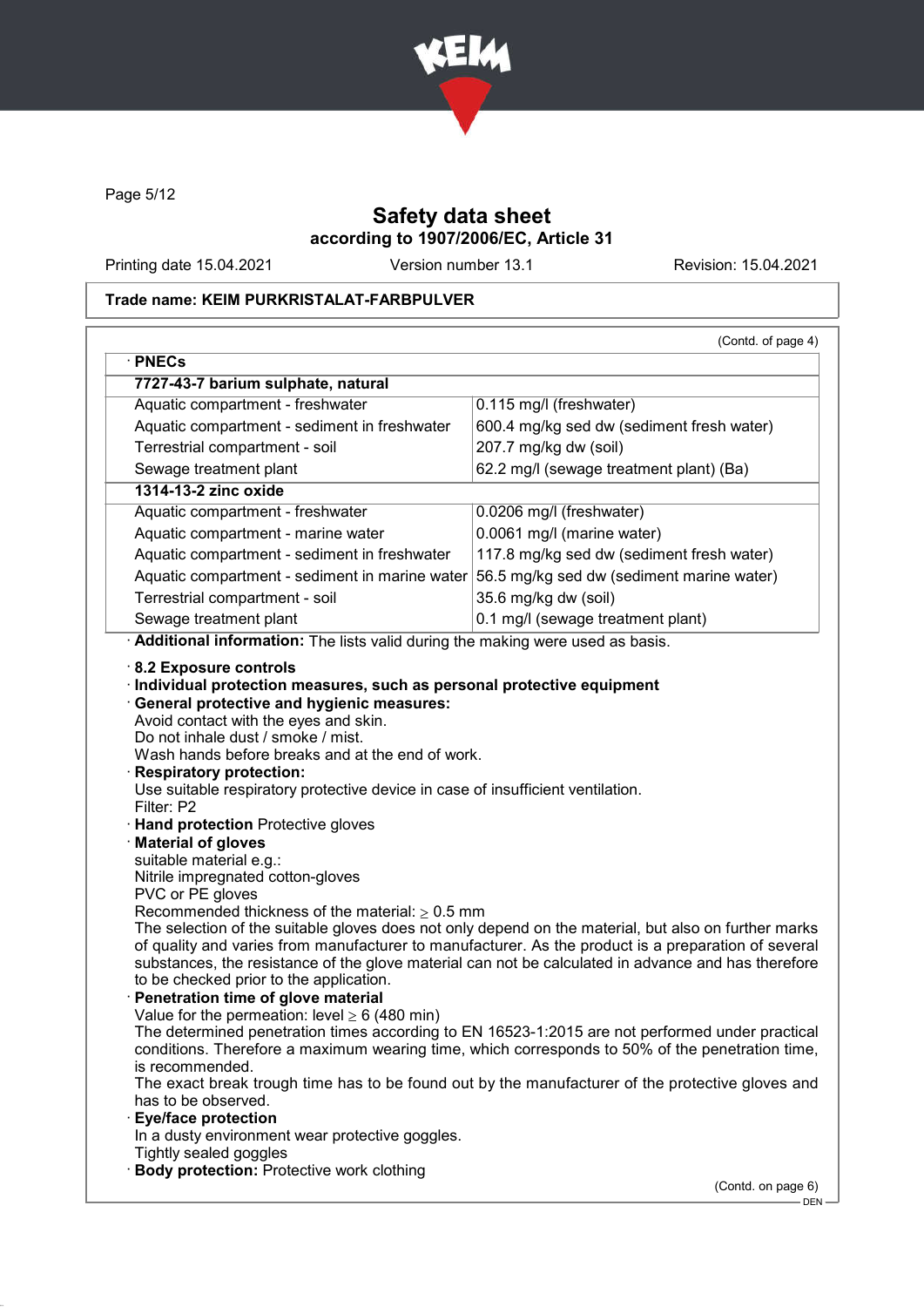

Page 6/12

# Safety data sheet according to 1907/2006/EC, Article 31

Printing date 15.04.2021 Version number 13.1 Revision: 15.04.2021

(Contd. of page 5)

## Trade name: KEIM PURKRISTALAT-FARBPULVER

#### · Environmental exposure controls

See Section 12 and 6.2

No further relevant information available.

## SECTION 9: Physical and chemical properties

| 9.1 Information on basic physical and chemical properties |                                                                                 |
|-----------------------------------------------------------|---------------------------------------------------------------------------------|
| · General Information                                     |                                                                                 |
| · Colour:                                                 | Different, according to colouring.                                              |
| · Odour:                                                  | Odourless                                                                       |
| · Melting point/freezing point:                           | >1,300 °C                                                                       |
| · Boiling point or initial boiling point and              |                                                                                 |
| boiling range                                             | Not applicable.                                                                 |
| · Flammability                                            | Product is not flammable.                                                       |
| · Lower and upper explosion limit                         |                                                                                 |
| · Lower:                                                  | Not applicable                                                                  |
| · Upper:                                                  | Not applicable                                                                  |
| · Flash point:                                            | Not applicable                                                                  |
| · Auto-ignition temperature:                              | Product is not selfigniting.                                                    |
| · Decomposition temperature:                              | Not determined                                                                  |
| ∙ pH                                                      | Not applicable                                                                  |
| · Viscosity:                                              |                                                                                 |
| <b>Kinematic viscosity</b>                                | Not applicable                                                                  |
| · Dynamic:                                                | Not applicable                                                                  |
| · Solubility                                              |                                                                                 |
| · water:                                                  | Insoluble                                                                       |
| · Partition coefficient n-octanol/water (log              |                                                                                 |
| value)                                                    | Not applicable                                                                  |
| · Vapour pressure:                                        | Not applicable.                                                                 |
| Density and/or relative density                           |                                                                                 |
| · Density at 20 °C:                                       | $0.6 - 0.8*$ g/cm <sup>3</sup>                                                  |
|                                                           | Compacted density                                                               |
| · Vapour density                                          | Not applicable.                                                                 |
| · Particle characteristics                                | See item 3.                                                                     |
|                                                           |                                                                                 |
| $\cdot$ 9.2 Other information                             | * The values are for freshly produced material<br>and may change with the time. |
| · Appearance:                                             |                                                                                 |
| · Form:                                                   | Powder                                                                          |
| · Important information on protection of health           |                                                                                 |
| and environment, and on safety.                           |                                                                                 |
| · Ignition temperature:                                   | Not determined                                                                  |
| <b>Explosive properties:</b>                              | Product does not present an explosion hazard.                                   |
| Change in condition                                       |                                                                                 |
| · Softening point/range                                   |                                                                                 |
| Oxidising properties:                                     | Not applicable                                                                  |
|                                                           | (Contd. on page 7)                                                              |
|                                                           |                                                                                 |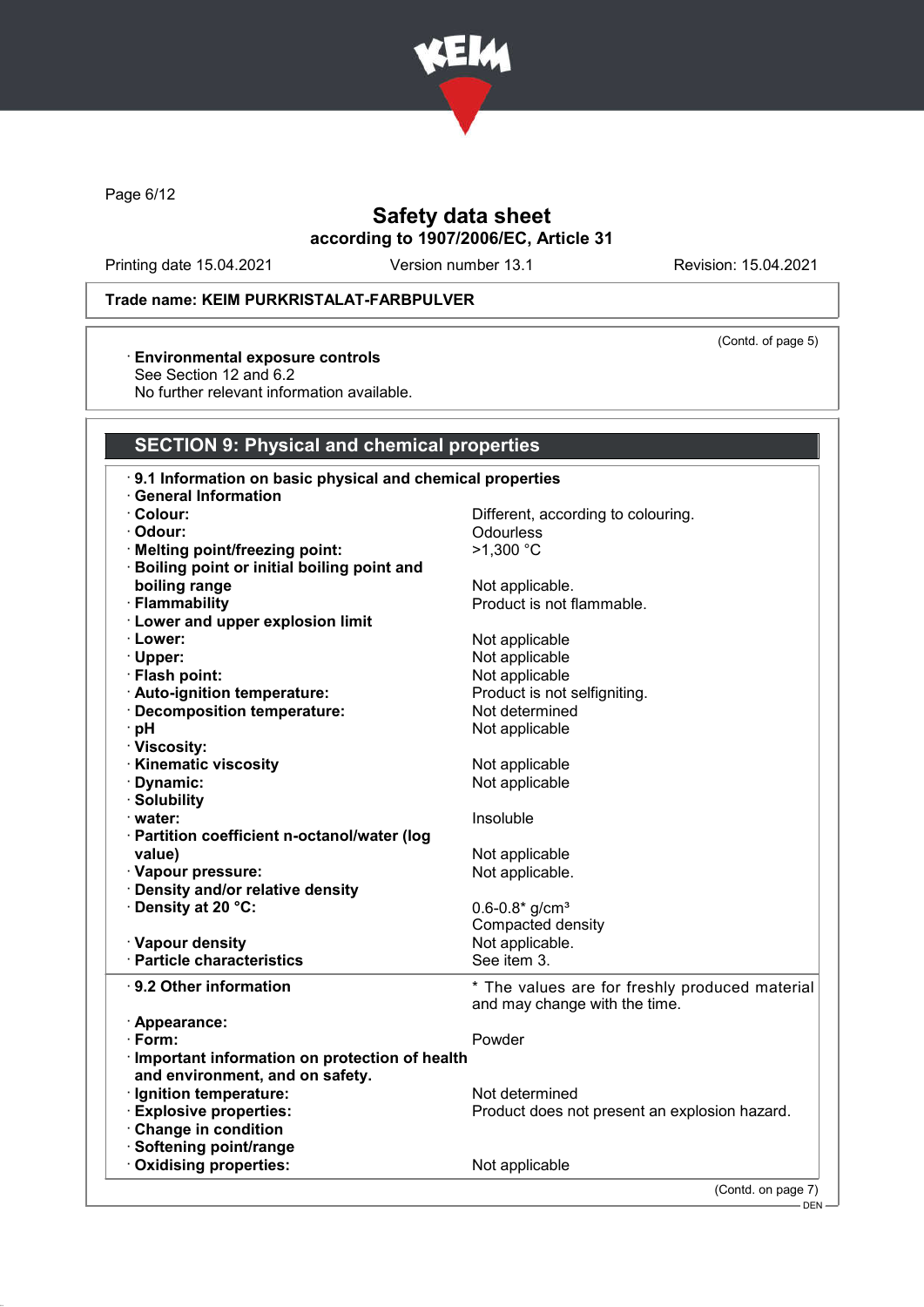

Page 7/12

# Safety data sheet according to 1907/2006/EC, Article 31

Printing date 15.04.2021 Version number 13.1 Revision: 15.04.2021

#### Trade name: KEIM PURKRISTALAT-FARBPULVER

|                                               |                 | (Contd. of page 6) |
|-----------------------------------------------|-----------------|--------------------|
| <b>Evaporation rate</b>                       | Not applicable. |                    |
| · Information with regard to physical hazard  |                 |                    |
| classes                                       |                 |                    |
| · Explosives                                  | Void            |                    |
| · Flammable gases                             | Void            |                    |
| · Aerosols                                    | Void            |                    |
| Oxidising gases                               | Void            |                    |
| · Gases under pressure                        | Void            |                    |
| · Flammable liquids                           | Void            |                    |
| · Flammable solids                            | Void            |                    |
| $\cdot$ Self-reactive substances and mixtures | Void            |                    |
| · Pyrophoric liquids                          | Void            |                    |
| · Pyrophoric solids                           | Void            |                    |
| · Self-heating substances and mixtures        | Void            |                    |
| · Substances and mixtures, which emit         |                 |                    |
| flammable gases in contact with water         | Void            |                    |
| <b>Oxidising liquids</b>                      | Void            |                    |
| Oxidising solids                              | Void            |                    |
| · Organic peroxides                           | Void            |                    |
| Corrosive to metals                           | Void            |                    |
| <b>Desensitised explosives</b>                | Void            |                    |

# SECTION 10: Stability and reactivity

· 10.1 Reactivity No further relevant information available.

- · 10.2 Chemical stability Stable under normal conditions of storage and use.
- · Thermal decomposition / conditions to be avoided:
- No decomposition if used according to specifications.
- · 10.3 Possibility of hazardous reactions No dangerous reactions known.
- · 10.4 Conditions to avoid Humidity
- · 10.5 Incompatible materials: No further relevant information available.
- · 10.6 Hazardous decomposition products:

No hazardous decomposition products if stored and handled as prescribed.

# **SECTION 11: Toxicological information**

· 11.1 Information on hazard classes as defined in Regulation (EC) No 1272/2008

· Acute toxicity Based on available data, the classification criteria are not met.

## · LD/LC50 values relevant for classification:

|        | 7727-43-7 barium sulphate, natural |                    |        |               |        |
|--------|------------------------------------|--------------------|--------|---------------|--------|
| ⊃ral   | LD50                               | >5,000 mg/kg (rat) |        |               |        |
| Dermal | LD50                               | >2,000 mg/kg (rat) |        |               |        |
|        |                                    |                    | $\sim$ | $\sim$ $\sim$ | $\sim$ |

(Contd. on page 8)  $-$  DEN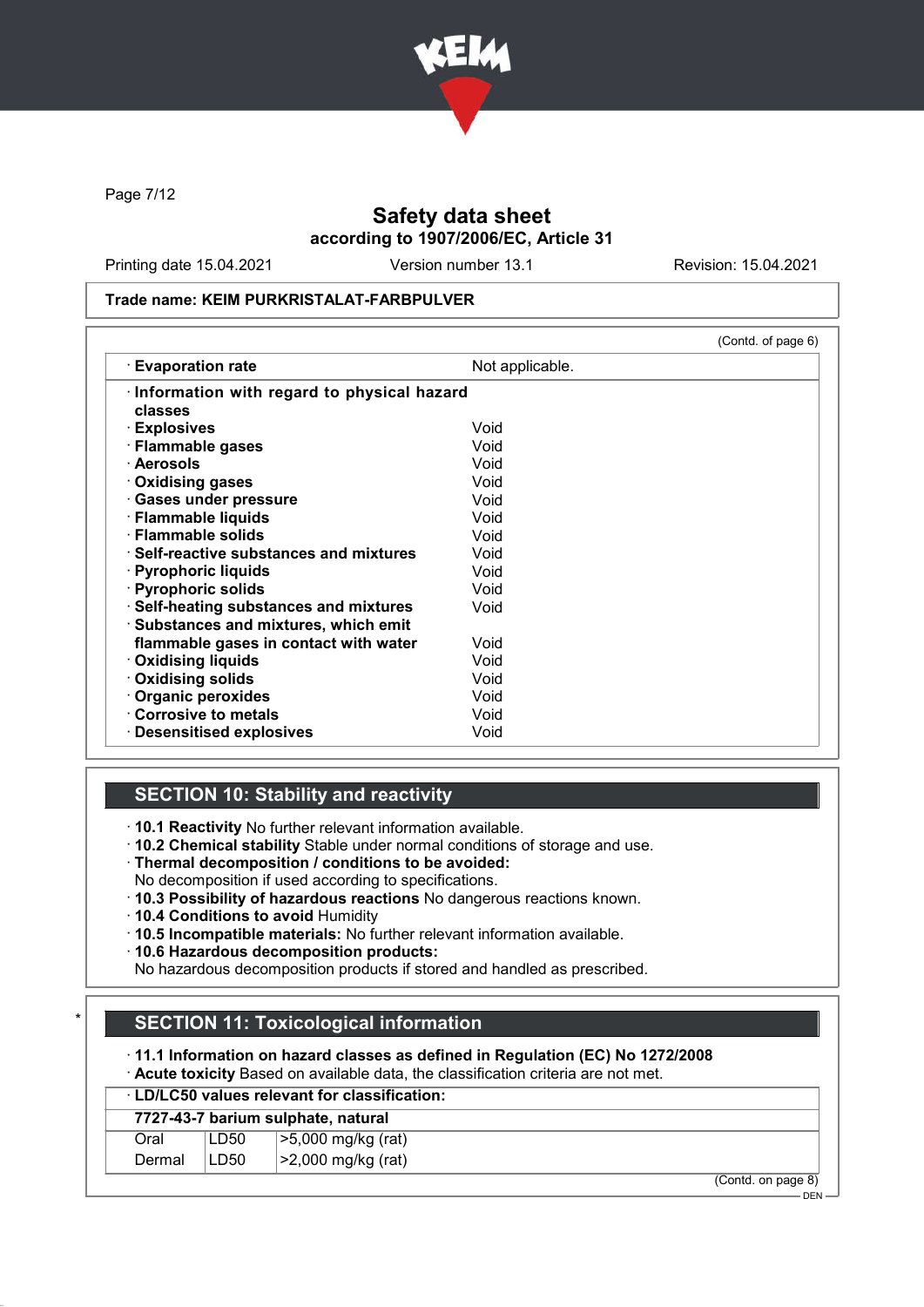

Page 8/12

# Safety data sheet according to 1907/2006/EC, Article 31

Printing date 15.04.2021 Version number 13.1 Revision: 15.04.2021

# Trade name: KEIM PURKRISTALAT-FARBPULVER

|                         |                                                             | (Contd. of page 7)                                                                                                                                                                                                                                                                                                                                                                                                                                                                                                                                                                                                                                                                                                                                                                                                                                                                                                                                                                                                                                                                                                                                                                                                                                                                                       |
|-------------------------|-------------------------------------------------------------|----------------------------------------------------------------------------------------------------------------------------------------------------------------------------------------------------------------------------------------------------------------------------------------------------------------------------------------------------------------------------------------------------------------------------------------------------------------------------------------------------------------------------------------------------------------------------------------------------------------------------------------------------------------------------------------------------------------------------------------------------------------------------------------------------------------------------------------------------------------------------------------------------------------------------------------------------------------------------------------------------------------------------------------------------------------------------------------------------------------------------------------------------------------------------------------------------------------------------------------------------------------------------------------------------------|
|                         | <b>NOAEL</b>                                                | $>104$ mg/kg (rat)                                                                                                                                                                                                                                                                                                                                                                                                                                                                                                                                                                                                                                                                                                                                                                                                                                                                                                                                                                                                                                                                                                                                                                                                                                                                                       |
| 1314-98-3 zinc sulphide |                                                             |                                                                                                                                                                                                                                                                                                                                                                                                                                                                                                                                                                                                                                                                                                                                                                                                                                                                                                                                                                                                                                                                                                                                                                                                                                                                                                          |
| Oral                    | >15,000 mg/kg (rat) (OECD 401)<br>LD50                      |                                                                                                                                                                                                                                                                                                                                                                                                                                                                                                                                                                                                                                                                                                                                                                                                                                                                                                                                                                                                                                                                                                                                                                                                                                                                                                          |
|                         |                                                             | Inhalative $ LC50/4 h  > 5.7$ mg/l (rat) (OECD 403)                                                                                                                                                                                                                                                                                                                                                                                                                                                                                                                                                                                                                                                                                                                                                                                                                                                                                                                                                                                                                                                                                                                                                                                                                                                      |
|                         | 1314-13-2 zinc oxide                                        |                                                                                                                                                                                                                                                                                                                                                                                                                                                                                                                                                                                                                                                                                                                                                                                                                                                                                                                                                                                                                                                                                                                                                                                                                                                                                                          |
| Oral                    | LD50                                                        | >5,000 mg/kg (rat)                                                                                                                                                                                                                                                                                                                                                                                                                                                                                                                                                                                                                                                                                                                                                                                                                                                                                                                                                                                                                                                                                                                                                                                                                                                                                       |
|                         |                                                             | Inhalative $ LC50/4 h  > 5.7 mg/l$ (rat)                                                                                                                                                                                                                                                                                                                                                                                                                                                                                                                                                                                                                                                                                                                                                                                                                                                                                                                                                                                                                                                                                                                                                                                                                                                                 |
| during inhalation:      | the individual components.<br>Subacute to chronic toxicity: | Serious eye damage/irritation Product powder can cause temporary mechanical eye irritation.<br>By excess of "General Threshold Limit Value for Dust" is - comparable to inert dust - a mechanical<br>overload of respiratory tracts possible.<br>during swallowing: Irritant effect possible<br>Respiratory or skin sensitisation Based on available data, the classification criteria are not met.<br>Germ cell mutagenicity Based on available data, the classification criteria are not met.<br>· Carcinogenicity Based on available data, the classification criteria are not met.<br>· Reproductive toxicity Based on available data, the classification criteria are not met.<br>STOT-single exposure Based on available data, the classification criteria are not met.<br>STOT-repeated exposure Based on available data, the classification criteria are not met.<br>Aspiration hazard Based on available data, the classification criteria are not met.<br>Other information (about experimental toxicology):<br>Experimental analysis are not available.<br>The product was not tested. The statements on toxicology have been derived from the properties of<br>. CMR effects (carcinogenity, mutagenicity and toxicity for reproduction) Not applicable<br>11.2 Information on other hazards |
|                         | <b>Endocrine disrupting properties</b>                      |                                                                                                                                                                                                                                                                                                                                                                                                                                                                                                                                                                                                                                                                                                                                                                                                                                                                                                                                                                                                                                                                                                                                                                                                                                                                                                          |

Harmful to aquatic organisms.

|             | 7727-43-7 barium sulphate, natural   |                    |  |
|-------------|--------------------------------------|--------------------|--|
| <b>NOEC</b> | >1.15 mg/l /72h (algae)              |                    |  |
|             | 622 mg/l /3h (activated sludge)      |                    |  |
|             | >1.26 mg/l /33d (fish)               |                    |  |
|             | 2.9 mg/l /21d (daphnia)              |                    |  |
| <b>NOEC</b> | 211 mg/kg /28d (soil microorganisms) |                    |  |
|             |                                      | (Contd. on page 9) |  |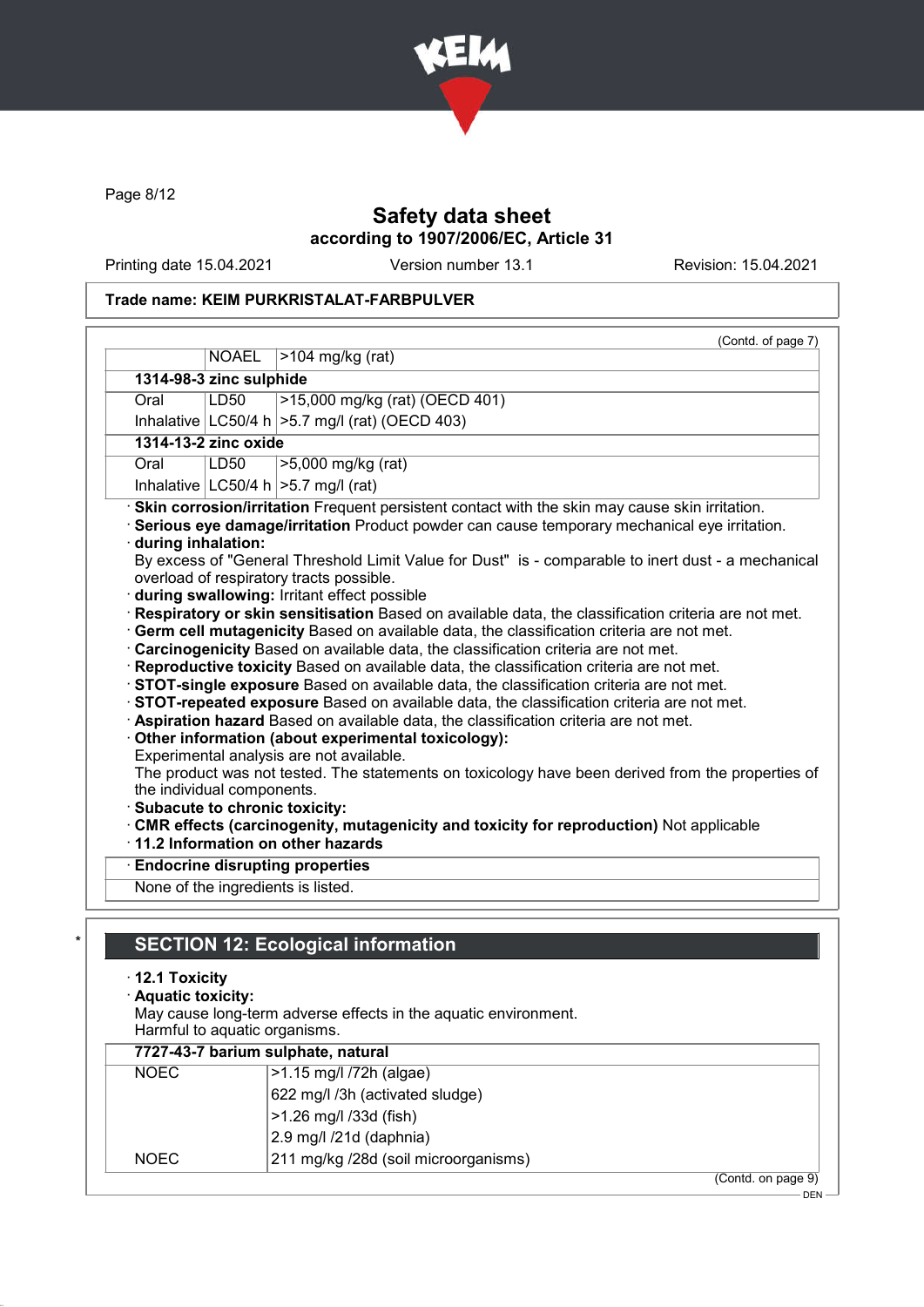

Page 9/12

# Safety data sheet according to 1907/2006/EC, Article 31

Printing date 15.04.2021 Version number 13.1 Revision: 15.04.2021

# Trade name: KEIM PURKRISTALAT-FARBPULVER

|                                                                                                                                                                                                     | (Contd. of page 8)                                                                                                                                                                                                                                                                                                                                                                                                                                                                                                                                                                                                                                                                                                                                                                                                                                                                                                                                            |
|-----------------------------------------------------------------------------------------------------------------------------------------------------------------------------------------------------|---------------------------------------------------------------------------------------------------------------------------------------------------------------------------------------------------------------------------------------------------------------------------------------------------------------------------------------------------------------------------------------------------------------------------------------------------------------------------------------------------------------------------------------------------------------------------------------------------------------------------------------------------------------------------------------------------------------------------------------------------------------------------------------------------------------------------------------------------------------------------------------------------------------------------------------------------------------|
| EC 50/48h                                                                                                                                                                                           | 14.5 mg/l (daphnia)                                                                                                                                                                                                                                                                                                                                                                                                                                                                                                                                                                                                                                                                                                                                                                                                                                                                                                                                           |
| ErC50/72h                                                                                                                                                                                           | $>1.15$ mg/l (algae)                                                                                                                                                                                                                                                                                                                                                                                                                                                                                                                                                                                                                                                                                                                                                                                                                                                                                                                                          |
| LC 50/96 h                                                                                                                                                                                          | >3.5 mg/l (fish)                                                                                                                                                                                                                                                                                                                                                                                                                                                                                                                                                                                                                                                                                                                                                                                                                                                                                                                                              |
| 1314-98-3 zinc sulphide                                                                                                                                                                             |                                                                                                                                                                                                                                                                                                                                                                                                                                                                                                                                                                                                                                                                                                                                                                                                                                                                                                                                                               |
|                                                                                                                                                                                                     | EC 50/48h (static)   100 mg/l (daphnia) (OECD 202)                                                                                                                                                                                                                                                                                                                                                                                                                                                                                                                                                                                                                                                                                                                                                                                                                                                                                                            |
|                                                                                                                                                                                                     | EC 50/96h (static)   100 mg/l (fish) (OECD 203)                                                                                                                                                                                                                                                                                                                                                                                                                                                                                                                                                                                                                                                                                                                                                                                                                                                                                                               |
|                                                                                                                                                                                                     | EC 50/72 h (static) 100 mg/l (algae) (OECD 202)                                                                                                                                                                                                                                                                                                                                                                                                                                                                                                                                                                                                                                                                                                                                                                                                                                                                                                               |
| 1314-13-2 zinc oxide                                                                                                                                                                                |                                                                                                                                                                                                                                                                                                                                                                                                                                                                                                                                                                                                                                                                                                                                                                                                                                                                                                                                                               |
| EC 50/48h                                                                                                                                                                                           | 0.67 mg/l (daphnia)                                                                                                                                                                                                                                                                                                                                                                                                                                                                                                                                                                                                                                                                                                                                                                                                                                                                                                                                           |
| ErC50/72h                                                                                                                                                                                           | 0.21 mg/l (algae) (pH >7 - 8,5; Zn (ZnO))                                                                                                                                                                                                                                                                                                                                                                                                                                                                                                                                                                                                                                                                                                                                                                                                                                                                                                                     |
| · PBT: Not applicable<br>· vPvB: Not applicable<br>12.7 Other adverse effects<br>· Additional ecological information:<br>· AOX-indication:<br>EU guideline NO. 2006/11/EC:<br><b>General notes:</b> | . 12.4 Mobility in soil No further relevant information available.<br>12.5 Results of PBT and vPvB assessment<br>12.6 Endocrine disrupting properties<br>The product does not contain substances with endocrine disrupting properties.<br>Due to the substance of content which do not include organic jointed halogens, the product can not<br>take influence on the AOX-load of the waste water.<br>$\cdot$ According to the formulation contains the following heavy metals and compounds from the<br>The product contains ZnS, BaSO4, ZnO.<br>The product may not be released into the environment without control.<br>The product does only consist of inorganic substances; the definition of ecological data like<br>biological degradability, COD and BOD is not expedient.<br>Do not allow product to reach ground water, water course or sewage system.<br>Water hazard class 1 (German Regulation) (Self-assessment): slightly hazardous for water |
| · 13.1 Waste treatment methods<br>Recommendation                                                                                                                                                    | <b>SECTION 13: Disposal considerations</b><br>Disposal must be made according to official regulations.<br>Must not be disposed with household garbage. Do not allow product to reach sewage system.                                                                                                                                                                                                                                                                                                                                                                                                                                                                                                                                                                                                                                                                                                                                                           |
| · European waste catalogue                                                                                                                                                                          |                                                                                                                                                                                                                                                                                                                                                                                                                                                                                                                                                                                                                                                                                                                                                                                                                                                                                                                                                               |
|                                                                                                                                                                                                     | 08 01 11*   waste paint and varnish containing organic solvents or other hazardous substances                                                                                                                                                                                                                                                                                                                                                                                                                                                                                                                                                                                                                                                                                                                                                                                                                                                                 |

(Contd. on page 10)  $-\overline{$  DEN  $-$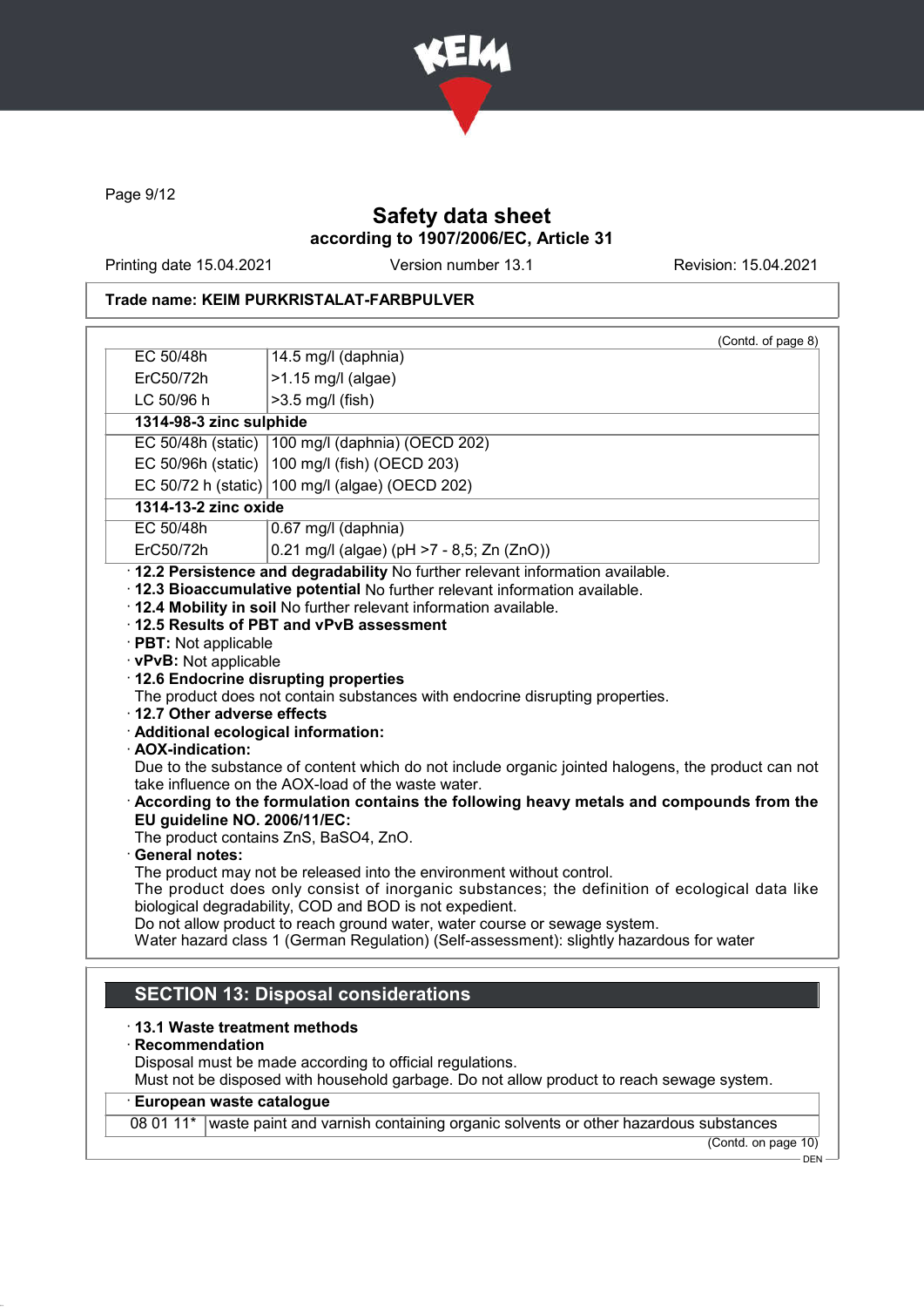

Page 10/12

# Safety data sheet according to 1907/2006/EC, Article 31

Printing date 15.04.2021 Version number 13.1 Revision: 15.04.2021

#### Trade name: KEIM PURKRISTALAT-FARBPULVER

(Contd. of page 9)

· Uncleaned packaging:

· Recommendation: Disposal must be made according to official regulations.

· Recommended cleansing agents: Water, if necessary with cleansing agents.

| <b>SECTION 14: Transport information</b>                               |                                                               |  |
|------------------------------------------------------------------------|---------------------------------------------------------------|--|
| $\cdot$ 14.1 UN number or ID number<br>· ADR, IMDG, IATA               | Void                                                          |  |
| 14.2 UN proper shipping name<br>· ADR, IMDG, IATA                      | Void                                                          |  |
| 14.3 Transport hazard class(es)                                        |                                                               |  |
| · ADR, IMDG, IATA<br>· Class                                           | Void                                                          |  |
| 14.4 Packing group<br>· ADR, IMDG, IATA                                | Void                                                          |  |
| 14.5 Environmental hazards:<br>· Marine pollutant:                     | No                                                            |  |
| 14.6 Special precautions for user                                      | Not applicable                                                |  |
| 14.7 Maritime transport in bulk according to<br><b>IMO instruments</b> | Not applicable                                                |  |
| · Transport/Additional information:                                    | No dangerous good in sense of these transport<br>regulations. |  |
| · UN "Model Regulation":                                               | Void                                                          |  |

# SECTION 15: Regulatory information

· 15.1 Safety, health and environmental regulations/legislation specific for the substance or mixture

· Labelling according to Regulation (EC) No 1272/2008

For information on labelling please refer to section 2 of this document.

· Directive 2012/18/EU

· Named dangerous substances - ANNEX I None of the ingredients is listed.

· LIST OF SUBSTANCES SUBJECT TO AUTHORISATION (ANNEX XIV)

None of the ingredients is listed.

DIRECTIVE 2011/65/EU on the restriction of the use of certain hazardous substances in electrical and electronic equipment – Annex II

None of the ingredients is listed.

(Contd. on page 11)

 $-$  DEN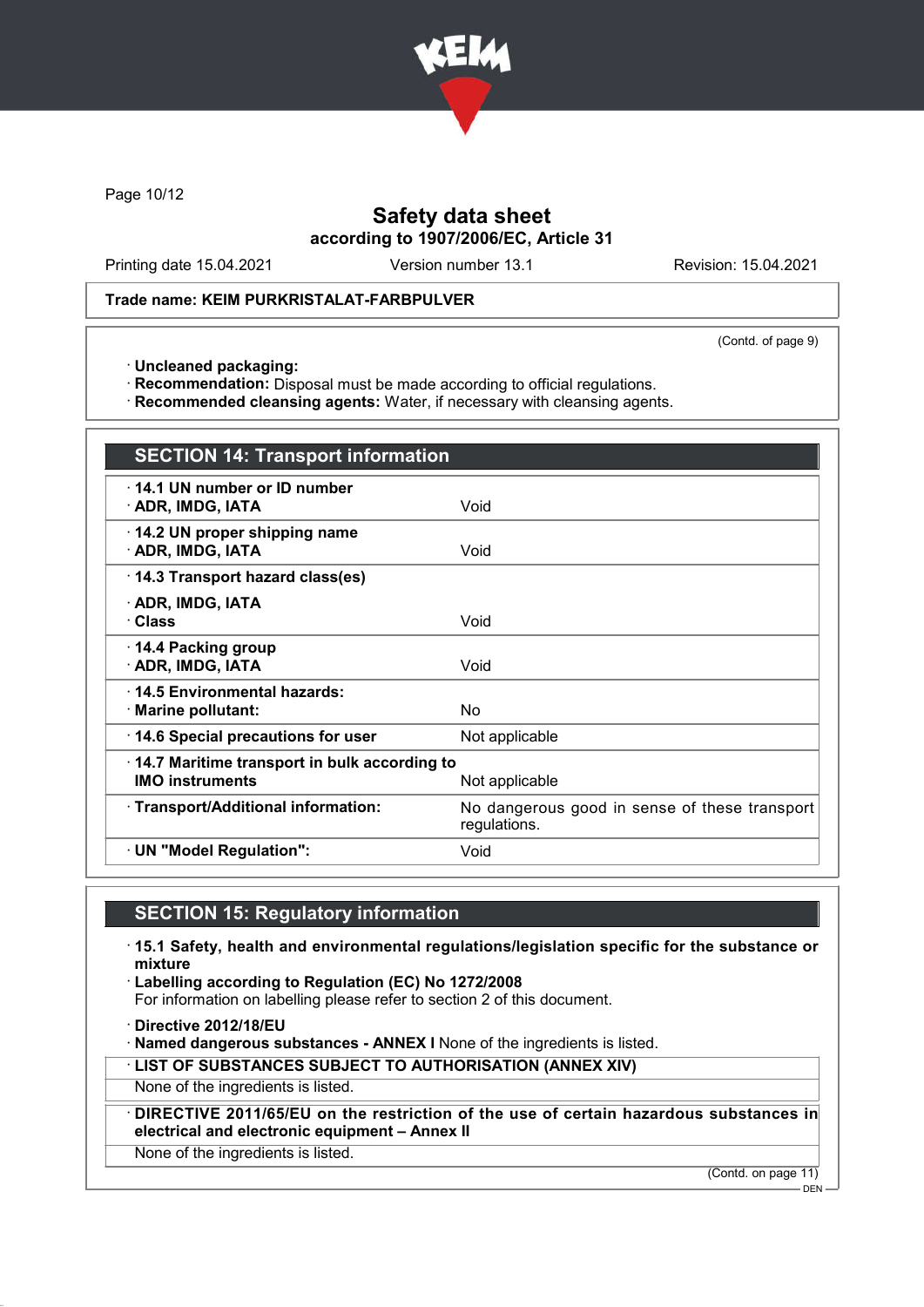

Page 11/12

# Safety data sheet according to 1907/2006/EC, Article 31

Printing date 15.04.2021 Version number 13.1 Revision: 15.04.2021

(Contd. of page 10)

#### Trade name: KEIM PURKRISTALAT-FARBPULVER

#### · REGULATION (EU) 2019/1148

Annex I - RESTRICTED EXPLOSIVES PRECURSORS (Upper limit value for the purpose of licensing under Article 5(3))

None of the ingredients is listed.

#### Annex II - REPORTABLE EXPLOSIVES PRECURSORS

None of the ingredients is listed.

· National regulations:

· Waterhazard class: Water hazard class 1 (Self-assessment): slightly hazardous for water.

- · Other regulations, limitations and prohibitive regulations
- · Please note:

TRGS 200 (Germany)

TRGS 500 (Germany)

TRGS 510 (Germany)

TRGS 900 (Germany)

· Substances of very high concern (SVHC) according to REACH, Article 57 Not applicable

· Product-Code/Giscode: ---

· 15.2 Chemical safety assessment: A Chemical Safety Assessment has not been carried out.

# SECTION 16: Other information

This information is based on our present knowledge. However, this shall not constitute a guarantee for any specific product features and shall not establish a legally valid contractual relationship.

#### **Relevant phrases**

H400 Very toxic to aquatic life. H410 Very toxic to aquatic life with long lasting effects.

- · Department issuing SDS: KEIMFARBEN Germany, Product safety department
- · Version number of previous version: 13.0

#### · Abbreviations and acronyms:

ADR: Accord relatif au transport international des marchandises dangereuses par route (European Agreement Concerning the International Carriage of Dangerous Goods by Road) IMDG: International Maritime Code for Dangerous Goods IATA: International Air Transport Association GHS: Globally Harmonised System of Classification and Labelling of Chemicals EINECS: European Inventory of Existing Commercial Chemical Substances ELINCS: European List of Notified Chemical Substances CAS: Chemical Abstracts Service (division of the American Chemical Society) TRGS: Technische Regeln für Gefahrstoffe (Technical Rules for Dangerous Substances, BAuA, Germany) DNEL: Derived No-Effect Level (REACH) PNEC: Predicted No-Effect Concentration (REACH) LC50: Lethal concentration, 50 percent LD50: Lethal dose, 50 percent PBT: Persistent, Bioaccumulative and Toxic SVHC: Substances of Very High Concern vPvB: very Persistent and very Bioaccumulative AGW: Arbeitsplatzgrenzwert (Germany) EC10: Effective concentration at 10% mortality rate. EC50: Half maximal effective concentration. LC10: Lethal concentration at 10% mortality rate. NOEC: No observed effect concentration.

(Contd. on page 12)